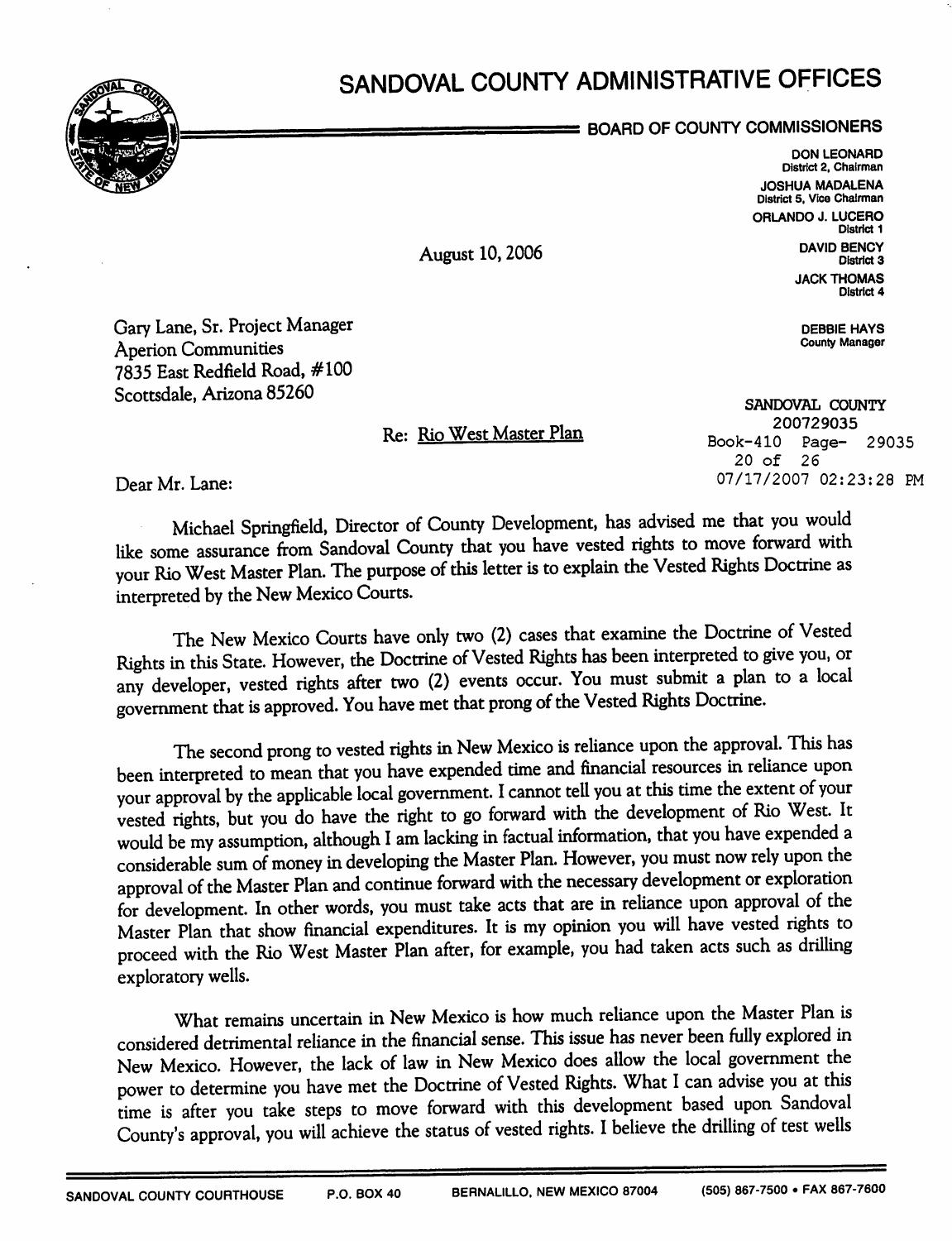## SANDOVAL COUNTY ADMINISTRATIVE OFFICES

|                                           | Page 2.         |
|-------------------------------------------|-----------------|
| Letter to Gary Lane, Sr . Project Manager | August 10, 2006 |
| Aperion Communities                       |                 |

. and exploration of methods of obtaining water and planning for infrastructure will complete the process of complete vesting of your rights to proceed with the Rio West Project.

For example, I do not believe the case law from other states is helpful in examining the Vested Rights Doctrine of New Mexico. I read a California case that found the expenditure of \$500,000.00 on a shopping center to be i New Mexico Courts vould find vesting at a lower financial level than California. It is also important for you to understand that you have vested rights to proceed with the Master Plan, but you do not have vested rights to proceed with any particular subdivision within Rio West. As you become ready for subsequent County approval of individual developments within the Rio West. area, you wiU obtain additional vested rights for those developments. For example, if you submit a preliminary plat for a subdivision in the Rio West area and the preliminary plat is approved, you have vested rights to proceed with that subdivision. This does not mean that you have vested<br>rights to proceed with every subdivision in Rio West. This opinion is based upon the assumption that you will develop this community in phases. Obviously, a plat that includes the whole Rio West area would give you vested rights to proceed with everything approved by the County in such a plat.

In summary, I regret that this letter is not more definitive as to the extent of your vested<br>rights, but I do not have the facts available to assess how much money you have spent in reliance<br>of the County's approval. Howev to proceed with the next steps you deem to be required to continue this development. When you<br>get to the stage of actually planning subdivisions, you will be required to submit preliminary plats to the County for approval and approval of each preliminary plat submitted increases the extent of your vested rights.

I apologize if you find this letter at all confusing, but it is important to note that only two (2) New Mexico cases have ever discussed the Doctrine of Vested Rights. I invite you to call me<br>at any time if you have any qu development, but you may rely upon this letter to proceed with the next steps necessary to move forward with Rio West.

Very truly yours, David Whather

David Mathews, County Attorney

DM:hl<br>
CC: Michael Springfield, Director<br>
County Development<br>
County Development<br>
21 of 26